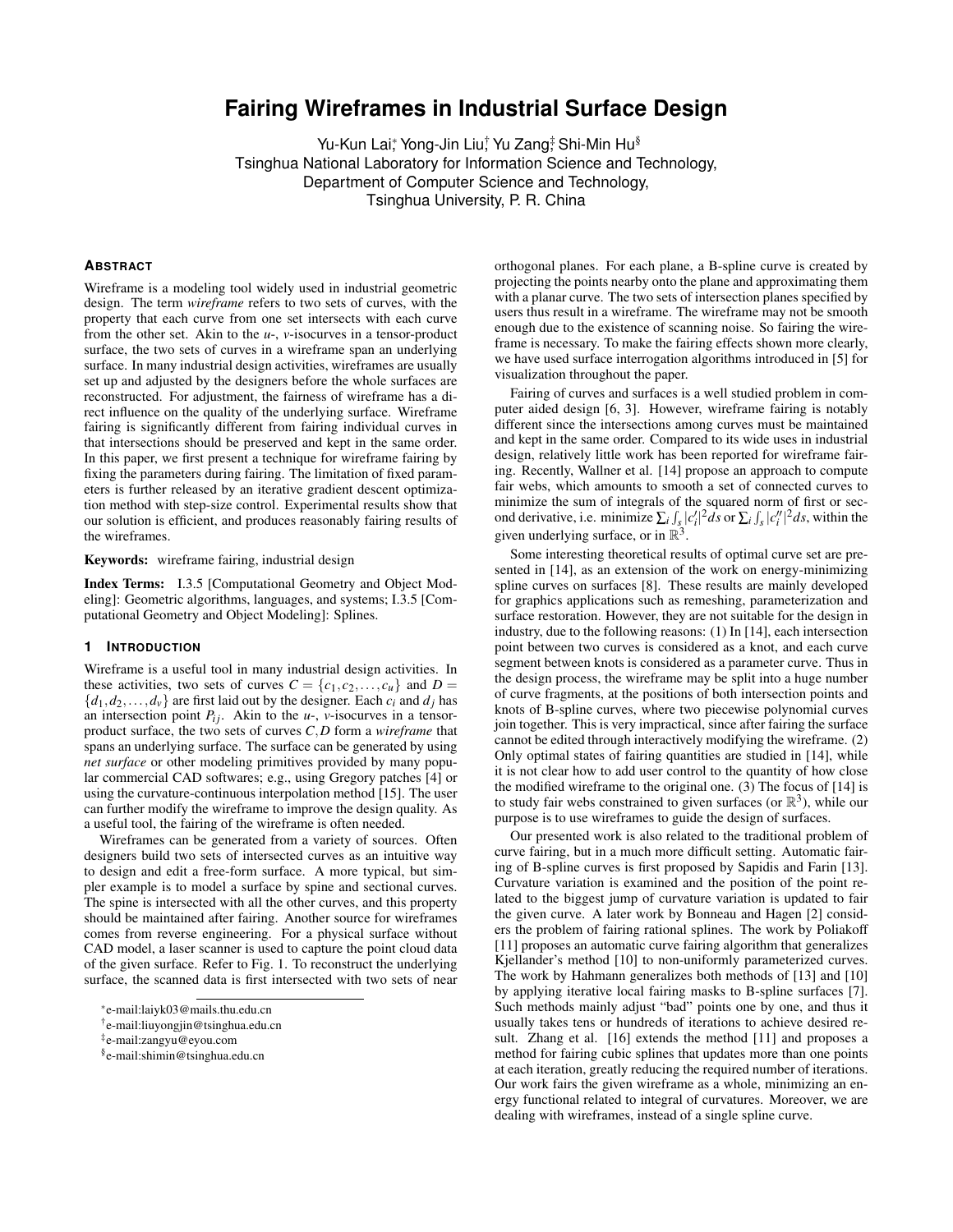

Figure 1: Reconstruct the upper surface of mouse based on scanned point cloud.

 In this work, an approach to fair a given wireframe is proposed, which has the following features: (1) It is guaranteed that each pair of curves from two sets of curves spanning the wireframe has an intersection, and the intersection points are ordered as input. This is necessary to ensure that the faired wireframe can be used to produce surfaces reasonably close to the input one, without degeneracy; (2) The topology of wireframe is not changed after fairing; only control points are changed, allowing easy further editing; (3) A fairness parameter is provided to allow users to balance between fairness and closeness to the original wireframes.

For a clear presentation, in Sec. 2, the fairing algorithm with fixed parameters is proposed. The limitation of fixed parameters is further released by an iterative optimization method, described in Sec. 3. Implementation issues and experimental results are given in Sec. 4 and finally our concluding remarks are presented in Sec. 5.

## **2 FAIRING ALGORITHM WITH FIXED PARAMETERS**

Industrial applications usually require that wireframes after fairing should not deviate much from the original wireframes, or even controlled by a user-specified error bound. Thus it is practical to assume that the parameters at intersection points will have little changes. A stronger, but often useful assumption is simply fixing the parameters during fairing process, while only optimizing the position of each control point of spline curves. This section presents a fairing algorithm under this assumption. In the next section, this limitation is released by an iterative optimization algorithm which simultaneously optimizes the parameters at the intersection points and the positions of control points of spline curves.

For a pair of B-spline curves  $c_i \in C$  and  $d_j \in D$ , assume their intersection point is  $P_{ij}$ , its parameters in  $c_i$  and  $d_j$  are  $t_{ij}^{(c)}$  and  $t_{ij}^{(d)}$ , respectively. Assume after optimization, curves become  $\bar{c}_i(i=$  $1, 2, \ldots, u$ ) and  $\bar{d}_j$  ( $j = 1, 2, \ldots, v$ ). The following constraints guarantee that intersections between curve sets *C*,*D* exist, and in the same order as input:

$$
\bar{c}_i(t_{ij}^{(c)}) - \bar{d}_j(t_{ij}^{(d)}) = 0,\t(1)
$$

for  $i = 1, 2, ..., u$  and  $j = 1, 2, ..., v$ .

For each curve  $c_i$  ( $d_j$ ) is handled similarly), assume it is a B-spline curve of degree  $k(c_i)$  with  $(n(c_i) + 1)$  control points  $P_0^{(c_i)}, P_1^{(c_i)}, \ldots, P_{n(c_i)}^{(c_i)}$  $n(c_i)$ , either uniform or non-uniform. The curve is formulated as

$$
c_i(t) = \sum_{l=0}^{n(c_i)} P_l^{(c_i)} N_{l,k(c_i)}(t),
$$
\n(2)

where  $N_{l,k(c_i)}$  is the *l*-th B-spline basis function of degree  $k(c_i)$ . Fairing the curve  $c_i$  amounts to minimizing the following energy term  $E(c_i)$ :

$$
E(c_i) = \int_{t_{k(c_i)-1}}^{t_{n(c_i)+1}} \left| \left| c''_i(t) \right| \right|^2 dt + \alpha \sum_{l=0}^{n(c_i)} \left| \left| \bar{P}_l^{(c_i)} - P_l^{(c_i)} \right| \right|^2, \quad (3)
$$

where  $\bar{P}'s$  are those control points after fairing.  $\alpha$  is a constant which balances the relative importance of fairness (with smaller  $\alpha$ ) and closeness to the original curves (with larger  $\alpha$ ).

Assume that

$$
B_{rs}^{(c_i)} = \int_{t_{k(c_i)-1}}^{t_{n(c_i)+1}} N_{r,k(c_i)}'' \cdot N_{s,k(c_i)}''',
$$
 (4)

then

$$
\frac{1}{2}\frac{\partial E(c_i)}{\bar{P}_r^{(c_i)}} = \sum_{s=0}^{n(c_i)} B_{rs}^{(c_i)} \bar{P}_s + \alpha \left(\bar{P}_r^{(c_i)} - P_r^{(c_i)}\right),\tag{5}
$$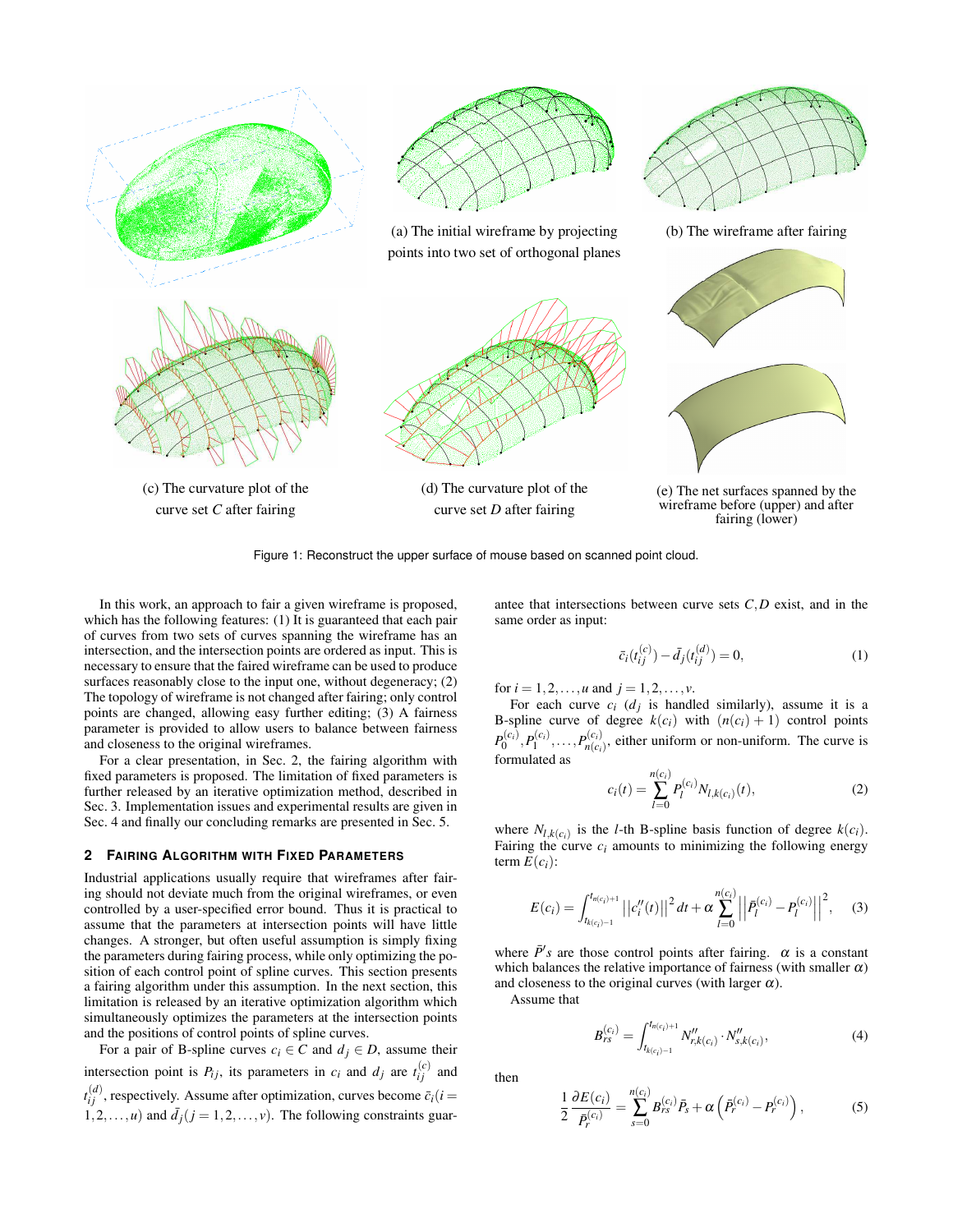$r = 0, 1, \ldots, n(c_i)$ . Moreover, the endpoints of each curve should not be moved, i.e.,

$$
\bar{P}_0^{(c_i)} - P_0^{(c_i)} = 0, \ \ \bar{P}_{n(c_i)}^{(c_i)} - P_{n(c_i)}^{(c_i)} = 0. \tag{6}
$$

The wireframe fairing is solved by minimizing

$$
E = \sum_{i=1}^{u} E(c_i) + \sum_{j=1}^{v} E(d_j),
$$
 (7)

with  $2u + 2v + uv$  constraints described by equations 1 and 6. Since  $x, y, z$  components of each control point is independent, they can be solved independently, using Lagrange multiplexer approach, i.e., to find a set of  $\bar{P}$ 's with  $2u + 2v + uv$  Lagrange variables  $\gamma_1 \dots \gamma_{2u}$ ,  $\lambda_1 \dots \lambda_{2\nu}$ , and  $\delta_{1,1} \dots \delta_{u,\nu}$ , minimizing

$$
\bar{E} = \sum_{i=1}^{u} E(c_i) + \sum_{j=1}^{v} E(d_j) \n+ \sum_{i=1}^{u} \gamma_i \left( \bar{P}_0^{(c_i)} - P_0^{(c_i)} \right) \n+ \sum_{i=1}^{u} \gamma_{u+i} \left( \bar{P}_{n(c_i)}^{(c_i)} - P_{n(c_i)}^{(c_i)} \right) \n+ \sum_{j=1}^{v} \lambda_j \left( \bar{P}_0^{(d_j)} - P_0^{(d_j)} \right) \n+ \sum_{j=1}^{v} \lambda_{v+j} \left( \bar{P}_{n(d_j)}^{(d_j)} - P_{n(d_j)}^{(d_j)} \right) \n+ \sum_{i=1}^{u} \sum_{j=1}^{v} \delta_{i,j} \left( \bar{c}_i(t_{ij}^{(c)}) - \bar{d}_j(t_{ij}^{(d)}) \right)
$$
\n(8)

All the unknowns form a vector

$$
U := \left( \dots \bar{P}_l^{(c_i)} \dots \bar{P}_l^{(d_j)} \dots \gamma_i \dots \lambda_j \dots \delta_{i,j} \dots \right). \tag{9}
$$

Minimizing  $\bar{E}$  amounts to solving  $\partial \bar{E}/\partial U = 0$ . Due to the local support nature of B-spline curves, a sparse linear system is derived which can be solved efficiently using, e.g., conjugate gradient on normal equations.

*Handling of NURBS wireframes.* NURBS curves can be usually converted to non-rational representation by homogeneous coordinates. However, for the constraint equations 1 and 6, the homogeneous coordinates do not hold. One possibility is to sacrifice the freedom of optimizing weights  $w's$  and optimize the positions  $P's$ only. This is practical since NURBS curves are usually used in CAD systems for accurately representing simple curves like conic sections; modifying weights are usually not necessary.

*Choice of Parameter*  $\alpha$ . Parameter  $\alpha$  is used to balance fairness and closeness between original and faired wireframes. Larger  $\alpha$ prohibits curves from changing too much while smaller  $\alpha$  tends to produce fairer output curves.  $\alpha$  can be specified for each  $c_i$  and  $d_j$ curves, or a consistent value for all the curves if no particular preference to each individual curve is necessary. Experimental results on performance of different  $\alpha$  are presented in Sec. 4.

*Preserving tangents at endpoints.* For some applications, not only the positions of endpoints of each curve should be preserved after fairing, some particular tangents of curves at endpoints should also be preserved. This can also be solved by a sparse linear system with the following difference: since *x*, *y*,*z* components are now coupled, they cannot be treated independently, as before. On the contrary, each variable discussed in previous formulae now becomes three variables with suffix *x*, *y* and *z*, respectively.

Without loss of generality, consider that the tangent of a particular curve at  $P_0$  should be kept. By introducing a new variable  $d$ , the following constraint should be satisfied:

$$
\bar{P}_1 = d(P_1 - P_0) + P_0. \tag{10}
$$

To use Lagrange multiplexer approach to solve this problem, three Lagrange variables  $\tau_x, \tau_y, \tau_z$  are introduced, and the following term is added to  $\bar{E}$ :

$$
\Delta \bar{E} = \tau_x (\bar{P}_{1x} - d(P_{1x} - P_{0x}) + P_{0x}) \n+ \tau_y (\bar{P}_{1y} - d(P_{1y} - P_{0y}) + P_{0y}) \n+ \tau_z (\bar{P}_{1z} - d(P_{1z} - P_{0z}) + P_{0z}).
$$
\n(11)

We then have

$$
\frac{\partial \Delta \bar{E}}{\partial \left(\bar{P}_{1x}, \bar{P}_{1y}, \bar{P}_{1z}\right)} = \left(\tau_x, \tau_y, \tau_z\right),\tag{12}
$$

$$
\frac{\partial \Delta \bar{E}}{\partial \left(\tau_x, \tau_y, \tau_z\right)} = \left(\bar{P}_1 - d(P_1 - P_0) - P_0\right)_{x, y, z},\tag{13}
$$

$$
\frac{\partial \Delta \bar{E}}{\partial d} = -\tau_x (P_{1x} - P_{0x}) - \tau_y (P_{1y} - P_{0y}) - \tau_z (P_{1z} - P_{0z}). \tag{14}
$$

Thus the problem can still be solved by the following sparse linear system:

$$
\frac{\partial (\bar{E} + \Delta \bar{E})}{\partial \bar{U}} = 0, \tag{15}
$$

where  $\bar{U}$  is the unknown vector combining  $U$  and newly introduced variables  $\tau'_x s, \tau'_y s, \tau'_z s$  and  $d's$ .

#### **3 FAIRING ALGORITHM WITH OPTIMIZED PARAMETERS**

The algorithm introduced in the previous section is efficient to compute, however, at the cost of producing suboptimal result that may not be satisfied for the best possible performance. This limitation is released by using the following iterative optimization algorithm, i.e., the parameters  $t_{ij}^{(c)}$  and  $t_{ij}^{(d)}$  of intersection points of curves  $c_i$ and  $d_j$  are now allowed to be changed, while the ordering of parameters on a particular curve is still preserved.

heters on a particular curve is still preserved.<br>Assume  $V = \left( \dots t_{ij}^{(c)} \dots t_{ij}^{(d)} \dots \right)$  represents the parameter vector to be optimized. Energy functional with Lagrange variables  $\bar{E}$  is a functional of both  $U$  and  $V$ . For a fixed vector of  $V$ , the previous section already gives the solution to find the optimal  $\bar{E}(\bar{U})$ . *V* is initially set to the parameters in the given input wireframe. Starting from this initial  $V_0$ , an iterative process is incorporated, producing a serial of  $V's$ , until convergence. At a particular step, we have  $V_i$  and want to compute the improved  $V_{i+1}$  together with unknown variables  $U_{i+1}$ . Note that given  $V_i$ ,  $U_i$  can be computed with the method in Sec. 2 by solving  $\frac{\partial \vec{E}}{\partial U}(U_i, V_i) = 0$  with known  $V_i$ . To compute the gradient of *E* w.r.t. *V*,  $\partial U/\partial V$  is first computed at a particular value of  $(U_i, V_i)$ . Without loss of generality, consider the parameter  $\bar{t}_{kl}^{(c)} = t_{kl}^{(c)} + \Delta t_{kl}^{(c)}$ , we have

$$
\bar{c}_k(\bar{t}_{kl}^{(c)}) = \bar{c}_k(t_{kl}^{(c)}) + \bar{c}_k'(t_{kl}^{(c)})\Delta_{kl}^{(c)} + o(\Delta t_{kl}^{(c)}).
$$
 (16)

Denote  $\partial \overline{E}/\partial U = A(V) \cdot U + B(V)$ , where  $A(V)$  and  $B(V)$  are a matrix and a vector solely depend on *V*.  $\Delta V_i = (0, \dots 0, \Delta t_{kl}^{(c)}, 0, \dots, 0)$ , and *U<sub>i</sub>* will be changed to  $U_i + \Delta U_i$  so that  $\frac{\partial E}{\partial U}(U_i + \Delta U_i, V_i + \Delta V_i)$  = 0, i.e.,

$$
\mathbf{A}(V_i + \Delta V_i) \cdot (U_i + \Delta U_i) + B(V) = 0. \tag{17}
$$

Putting equation 16 into equation 17 leads to

$$
\left(\mathbf{A}(V_i) + \Delta \mathbf{A}_{kl}^{(c)}(V_i) \Delta t_{kl}^{(c)}\right)(U_i + \Delta U_i) + B(V) = o(\Delta t_{kl}^{(c)}), \quad (18)
$$

where  $\Delta A_{kl}^{(c)}$  is also a sparse matrix related to  $V_i$ . Since  $A(V_i) \cdot U_i$  +  $B(V_i) = 0$ , we have

$$
\frac{\partial U}{\partial t_{kl}^{(c)}} = -\mathbf{A}^{-1} \Delta \mathbf{A}_{kl}^{(c)} \cdot U_i.
$$
 (19)

Note that  $A$  only depends on  $V_i$ . Putting together, we get

$$
\frac{\partial U}{\partial V} = -\mathbf{A}(V_i)^{-1} \left[ \dots \Delta \mathbf{A}_{kl}^{(c)} \cdot U_i \dots \right]
$$
 (20)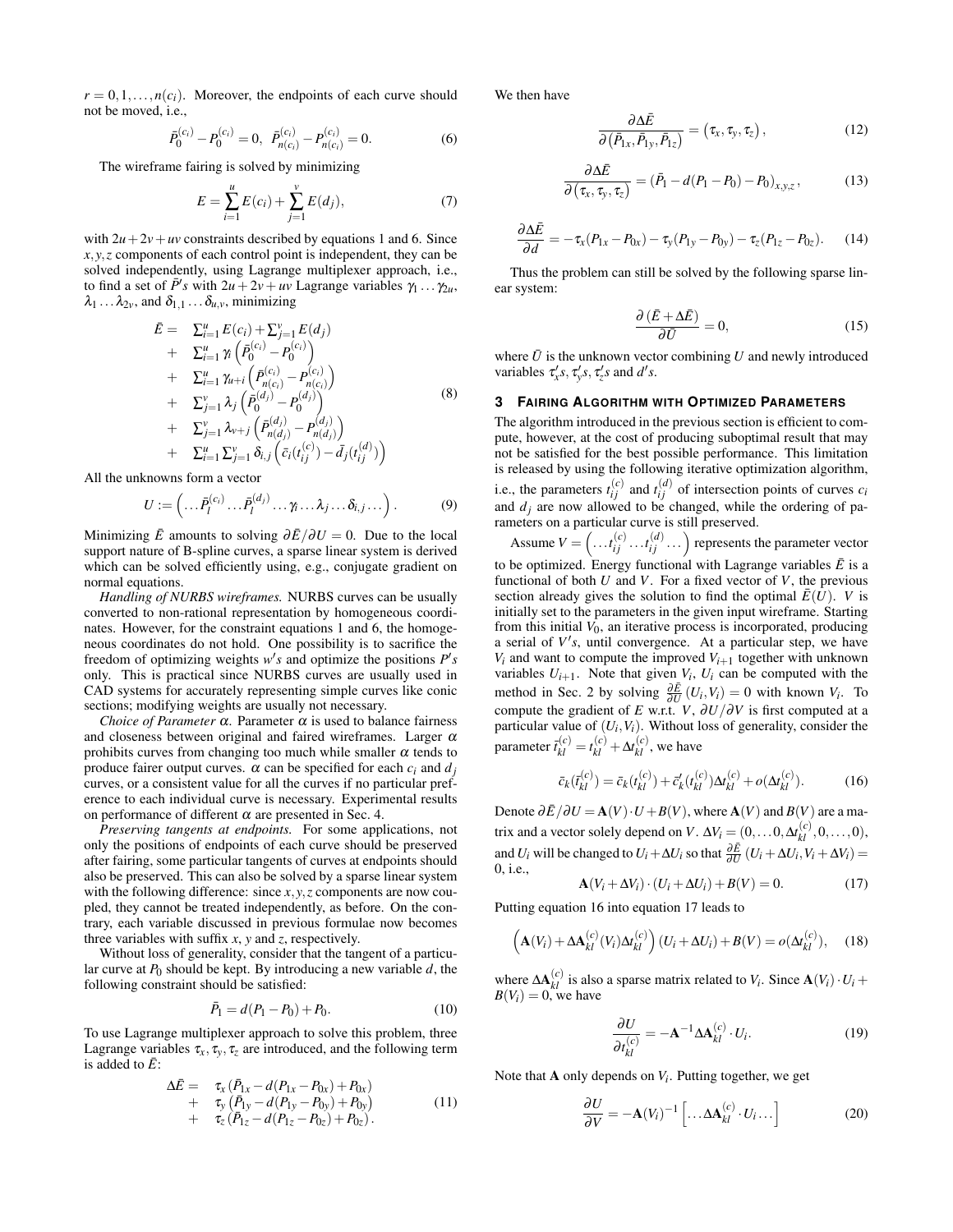Thus, the computation of ∂*U*/∂*V* can be performed efficiently. Particularly, if  $\bar{P}$  represents the vector of all the control points (which is part of *U*), we have  $\partial \bar{P}/\partial V$ . To find the optimal *V* that minimizes *E*, a projected gradient descent algorithm is used. Note that from Eqn. 7,  $E = \overline{P}^T T \overline{P}$ , where **T** is a symmetrical matrix. At particular position  $(U_i, V_i)$ , the gradient direction for *E* w.r.t. *V* can be computed as:

$$
\frac{\partial E}{\partial V}(V_i) = 2\bar{P}_i^T \mathbf{T} \frac{\partial \bar{P}_i}{\partial V}(U_i, V_i).
$$
 (21)

The parameter  $V_i$  can be updated along this direction, i.e.,

$$
V_{i+1} = V_i - t \frac{\partial E}{\partial V}(V_i), \qquad (22)
$$

where *t* is a step-size control to ensure the correct ordering of parameters of intersection points along each curve and the "significant" descent of the energy functional. For the latter requirement, Armijo rule [9] can be applied. Note that  $U_i - t \frac{\partial U}{\partial V}(U_i, V_i)$  together with  $V_{i+1}$  usually do not lie in the solution space of equation 8; solving  $U_{i+1}$  from  $V_{i+1}$  with this equation amounts to projecting the positions back to the solution space.

Starting from the initial parameters as  $V_0$ , an iterative process is used, until convergence. Note that gradient descent method always converges to a local minimum; however, it is rather reasonable, since the input parameters are usually good approximations to the final parameters.

*Controllable global error bound.*  $\alpha$  in equation 3 is used to balance the fairness and closeness between original and faired wireframes. However, the particular value of  $\alpha$  is meaningless to the users in industry. A more intuitive way to them is to fair the wireframe with a user-specified global error bound  $\varepsilon$ . So it is desired that the program can convert the value  $\varepsilon$  to the corresponding value  $\alpha$  automatically. This can be achieved by the Newton-Raphson method [12]. Starting with an initial  $\alpha$ , at each step, the deviation error between original and current wireframes is computed whose value is used by Newton-Raphson method to compute  $\Delta \alpha$ . The iteration process is stopped if a prescribed iteration number is reached or the deviation error is sufficiently closed to the given error bound. Experimental results on the different error bound control is presented in the next section.

#### **4 EXPERIMENTAL RESULTS**



Figure 2: An example of input wireframe.

*Choice of Parameter* <sup>α</sup>*.* Fig. 2 is an example of input wireframe. Two sets of curves *C*,*D* both contain three curves. Each pair of curves from both sets has a single intersection. Fig. 3 shows the results obtained with fixed parameters, no tangent restriction and with different  $\alpha'$ s. Table 1 shows the energy *E* before and after fairing, and the maximal movement of control points in  $L_2$  norm where the largest distance between the two endpoints of curves is normalized to be 1. The computation of fixed-parameter problem can be performed efficiently by conjugate gradient on normal equations



Figure 3: The faired wireframes with different  $\alpha$ : 10<sup>-1</sup>, 10<sup>-3</sup>, 10<sup>-5</sup> (from top to bottom)

| α         | $E_{old}$ | $E_{new}$ | normalized max. change |
|-----------|-----------|-----------|------------------------|
| $10^{-1}$ | 12.70     | 11.67     | 0.00295                |
| $10^{-3}$ | 12.70     | 2.47      | 0.0314                 |
| $10^{-5}$ | 12.70     | 0.10      | 0.101                  |

Table 1: Errors and maximal changes of the wireframes with different  $\alpha$  parameters.

[12]. Note that intersection points are kept after fairing. Smaller  $\alpha$ leads to fairer output wireframe (with smaller *Enew* but at the cost of larger maximal change of control points). It can be easily found that the wireframes are significantly smoother after the fairing operation, especially with smaller parameter  $\alpha$ .

*Tangent preservation.* Using the sparse linear system Eqn. 15, tangents at some or all of the end points can be preserved after fairing. This is extremely useful when the wireframe is used in conjunction with nearby surfaces. Fig. 4 gives such an example. Note that the curves used are space curves embedded in  $\mathbb{R}^3$  and each pair of curves from different sets always has a single intersection in this example. The input wireframe is faired without and with tangent preservation, respectively. It can be noticed that using tangent preservation guarantees that faired wireframe has the same tangent directions as input at end points, at the cost of slightly higher *Enew* (for the same  $\alpha$ ). For this example,  $E_{new}$  are 0.3634 and 0.5406 for the results without and with tangent preservation.

*Controllable global error bound.* Fig. 5 shows a wireframe with  $C = \{c_1, c_2, c_3, c_4\}$  and  $D = \{d_1, d_2, d_3\}$ . The length of each curve is  $l(C) = \{224.4mm, 178.6mm, 182.1mm, 169.7mm\}$  and  $l(D) =$ {241.7*mm*,245.4*mm*,218.1*mm*}. The wireframes after fairing with different error bounds 26*mm*,17.5*mm*,7.15*mm*,1.45*mm* are illustrated in Fig.5(c1-c4). It clearly shows that the larger the error bound specified by users, the more straightness the resulted curves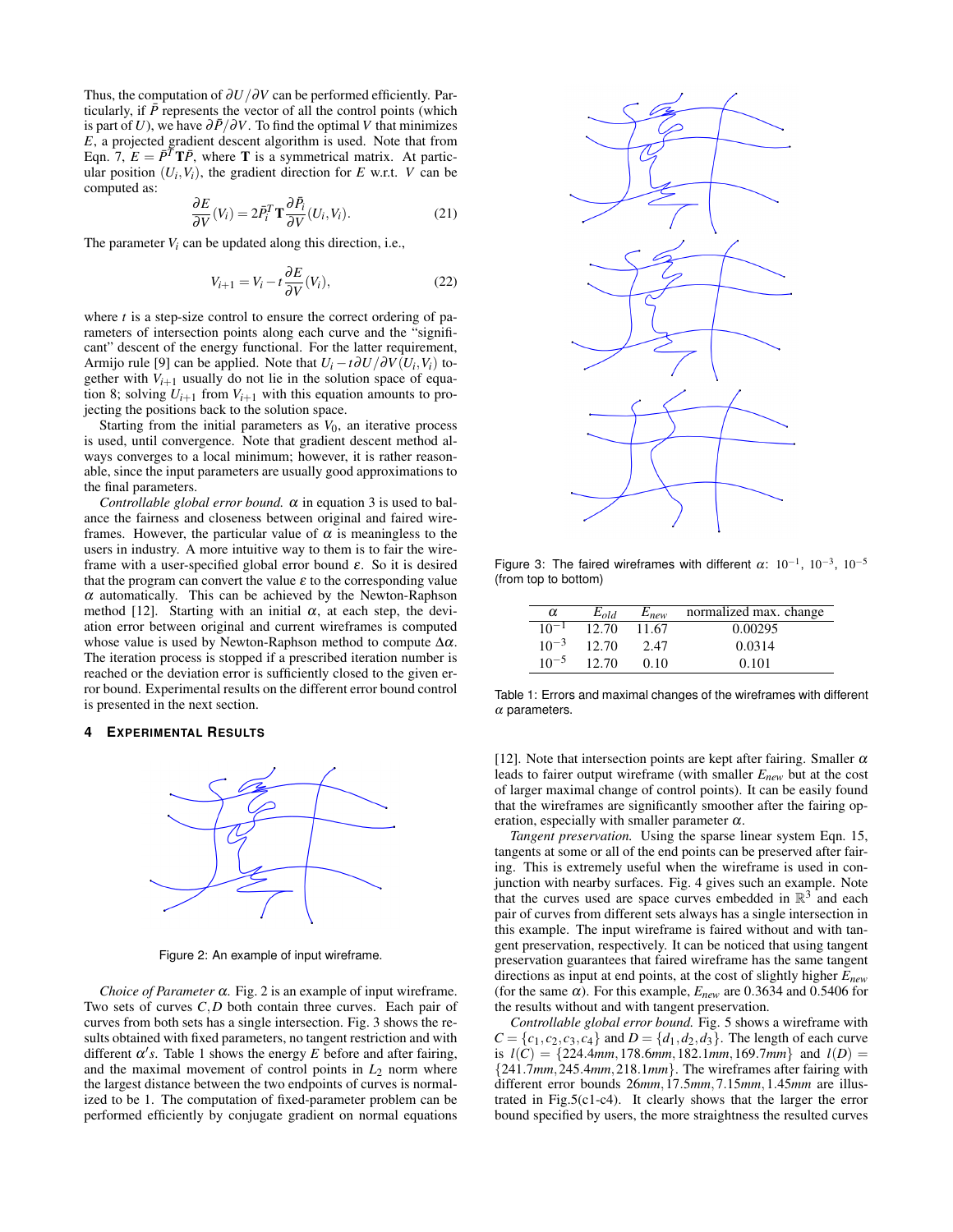in wireframes. The property of fixed endpoints of each curve is also demonstrated in Fig. 5(b).

*Industrial applications.* Wireframe is a useful tool in industrial design. One application is reverse engineering as shown in Fig. 1 in which the user spans a wireframe by interactive design based on the scanned points. The bounding box of the mouse model in Fig. 1 is  $104.8mm \times 45.3mm \times 31.5mm$ . The error bound between the original (see Fig. 1b) and the faired (see Fig. 1c) wireframes is 0.991*mm*.

Another application is to clean the surface fragments by replacing them with a single whole patch. Refer to Fig. 6. The surfaces used in industry usually go through many design phases. In each phase, different functionality is considered and surface is modified; e.g., to enhance the developability in some central region, designers trim a hole in-between and re-fill a small developable patch with smooth connectivity to the boundary surface. So after some design activities, the surface may consist of many patch fragments though it is overall still smooth (ref. Fig. 6a). Finally, at the manufacturing step, it is desired by users to use a single surface as a whole rather than lots of fragments. In this case, the users span a wireframe by interactively setting up cutting planes to obtain intersection curves. After fairing, a net surface is generated from wireframe to serve as the single surface merging all the fragments (ref. Fig. 6b). The approximation error can be controlled by the number of curves in wireframe and further in the fairing process. In the example in Fig. 6, the whole surface is about  $3557mm \times 1046mm$ , and the error bound is 57.1*mm*. The fairness of the wireframe obviously has effect on the resulting net surface. In the example shown in Fig. 6, highlight line method [1] is used to inspect the surface quality.

We implemented our algorithm as a plugin module to a commercial CAD system with C++. The experiments were carried out on a Intel Core2Duo 2GHz Laptop with 2GB memory. Examples shown in the paper took within 3 seconds to compute; the times are dominated by solving a few sparse linear systems. Thus our method is sufficiently fast for interactive wireframe editing.

# **5 CONCLUSIONS AND FUTURE WORK**

In this paper, a simple yet effective wireframe fairing method is proposed. Optimal algorithms with both fixed parameter and optimized parameters are discussed in details. Experimental results show that this method is feasible to produce valid and reasonably faired wireframes suitable for industrial surface design in an interactive way.

Our proposed method has been implemented as a plugin module for a commercial CAD software with extensive testing. To further fulfill the diverse requirements of real applications, we plan to explore the use of criteria other than energy functional minimization, e.g. improving the monotonicity or convexity of curvature plots in the future. Besides improving the fairness of individual curves while preserving necessary restrictions, it may be desirable to also consider the problem of improving the layout of curves so that resulting curves will have more uniform spacing.

#### **ACKNOWLEDGMENT**

The work was supported by the National Natural Science Foundation of China (Project No. 90718035, 60603085, 60736019), the National High Technology Research and Development Program of China (Project No. 2007AA01Z336) and the Project funded by Tsinghua Basic Research Foundation.

## **REFERENCES**

- [1] K. P. Beier and Y. Chen. Highlight-line algorithm for realtime surfacequality assessment. *Computer-Aided Design*, 26(4):268–277, 1994.
- [2] G.-P. Bonneau and H. Hagen. Variational design of rational bézier curves and surfaces. In *Curves and Surfaces in Geometric Design*, pages 51–58, 1994.
- [3] G. Farin. *Curves and Surfaces for CAGD: A Practical Guide*. Academic Press, 5th edition, 2002.
- [4] J. A. Gregory. N-sided surface patches. In *The Mathematics of Surfaces*, pages 217–232, 1986.
- [5] H. Hagen, S. Hahmann, T. Schreiber, Y. Nakajima, B. Wordenweber, and P. Hollemann-Grundstedt. Surface interrogation algorithms. *Computer Graphics and Applications*, 12(5):53–60, 1992.
- [6] H. Hagen and G. Schulze. Automatic smoothing with geometric surface patches. *Computer Aided Geometric Design*, 4(3):231–235, 1987.
- [7] S. Hahmann. Shape improvement of surfaces. *Geometric Modelling, Computing [Suppl.]*, 13:135–152, 1998.
- [8] M. Hofer and H. Pottmann. Energy-minimizing splines in manifolds. In *Proceedings of ACM SIGGRAPH*, pages 284–293, 2004.
- [9] T. Kelley. *Iterative Methods for Optimization*. SIAM, 5th edition, 1999.
- [10] J. Kjellander. Smoothing of cubic parametric splines. *Computer-Aided Design*, 15(3):175–179, 1983.
- [11] J. Poliakoff. An improved algorithm for automatic fairing of nonuniform parametric cubic splines. *Computer-Aided Design*, 28(1):59– 66, 1996.
- [12] W. Press, S. Teukolsky, W. Vettering, and B. Flannery. *Numerical Recipes in C++*. Combrdige University Press, 2nd edition, 2002.
- [13] N. Sapidis and G. Farin. Automatic fairing algorithm for b-spline curves. *Computer-Aided Design*, 22(2):121–129, 1990.
- [14] J. Wallner, H. Pottmann, and M. Hofer. Fair webs. *The Visual Computer*, 23(1):83–94, 2007.
- [15] X. Ye. Curvature continuous interpolation of curve meshes. *Computer Aided Geometric Design*, 14:169–190, 1997.
- [16] C. Zhang, P. Zhang, and F. Cheng. Fairing spline curves and surfaces by minimizing energy. *Computer-Aided Design*, 33(13):913– 923, 2001.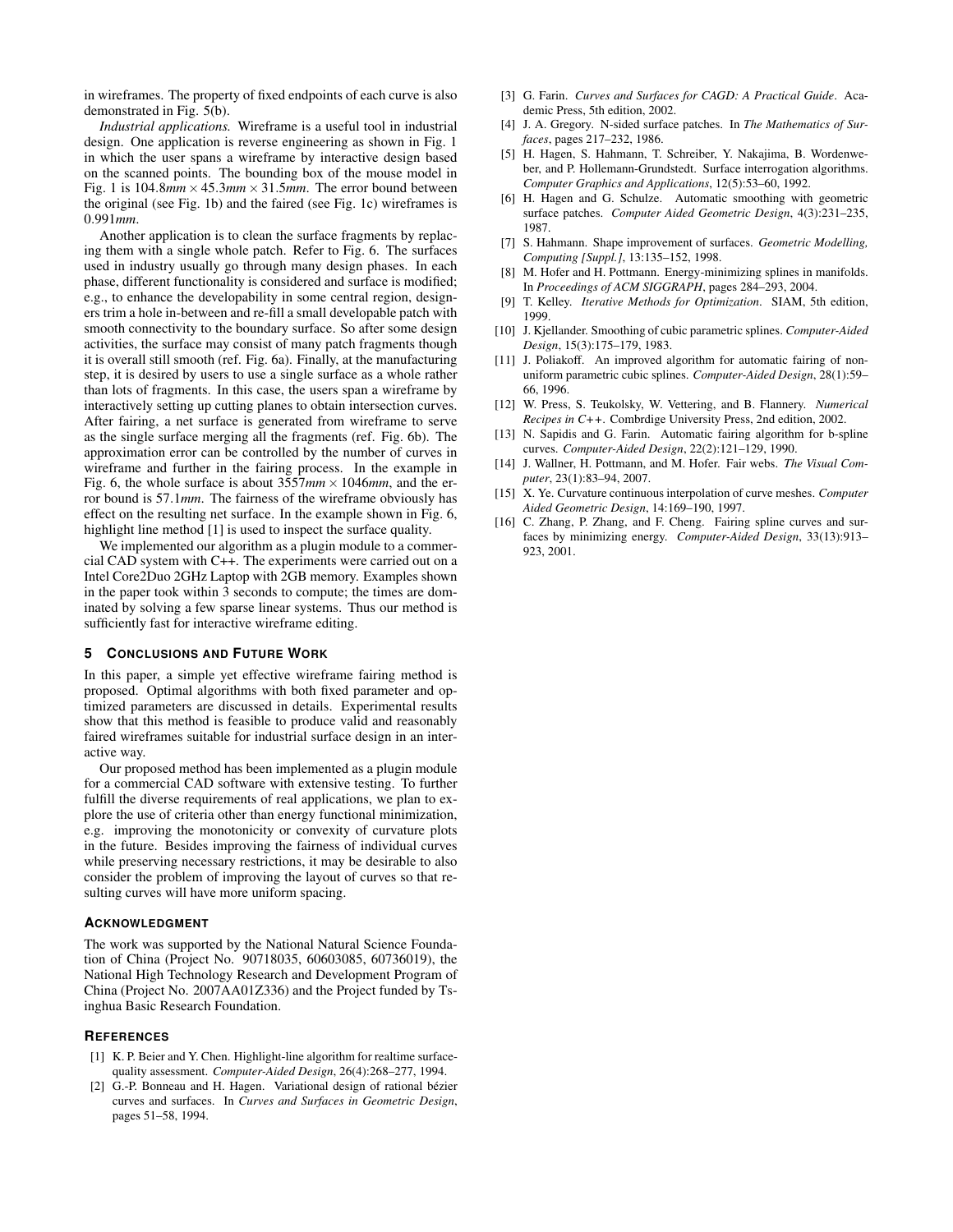

Figure 4: Fairing a given wireframe (left) without (middle) and with (right) tangent preservation.



Figure 5: Fairing wireframes with different user-specified error bounds.